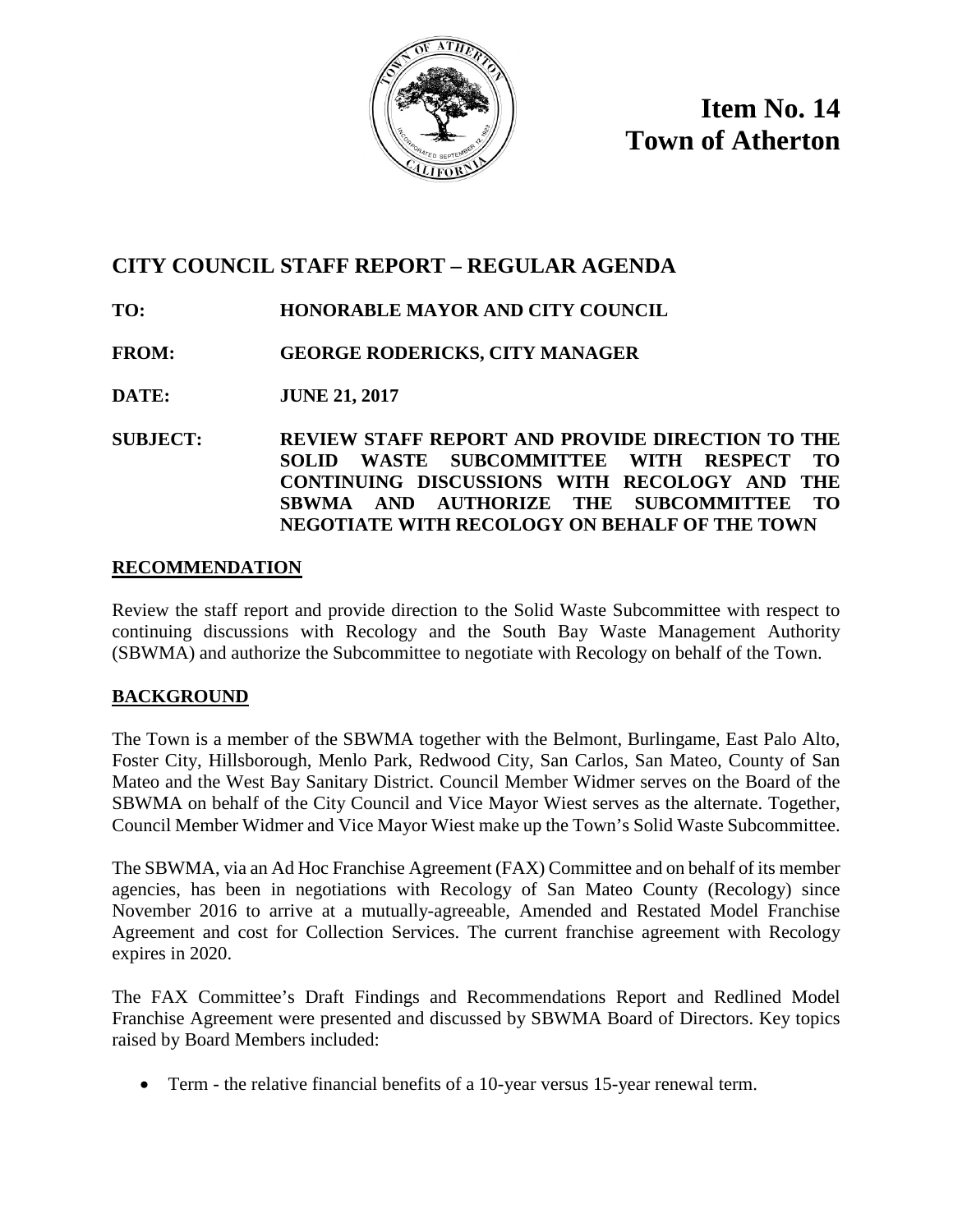Review and Direction Regarding the Recology Franchise June 21, 2017 Page **2** of **3**

- Analysis of the value proposition posed by Recology's Cost Proposal (consistency with area rates, no new-service provider transitions, sharing of future inflationary risk, labor continuity, rate-setting predictability and stability).
- Clarification of Recology's General and Administrative (G&A) costs compared to current contractual costs.

The SBWMA Board will consider additional analysis of the G&A costs at their upcoming Board Meeting. The Draft Amended and Restated Model Franchise Agreement has been reviewed by the FAX Committee, the Technical Advisory Committee, and the Member Agency Attorney's Group. Copies of the May 25 Board Update and Chronology are attached.

### **ANALYSIS**

Additional analysis of the G&A is the only remaining item to be discussed by the SBWMA Board prior to review and approval of the Draft Amended and Restated Model Franchise Agreement and releasing the Model Franchise Agreements out to the member agencies for review and individual discussions with Recology. These discussions may encompass June and July Board Meetings and may result in additional negotiations with Recology to hone in on an acceptable number.

Once the SBWMA adopts a Draft Amended and Restated Model Franchise Agreement (8 member agencies required for adoption to move it forward), each member agency may then meet and confer with Recology to negotiate agency-specific changes to the Agreement. All the Town's prior amendments to the existing Franchise Agreement with Recology (reflective of Atherton-specific services) will automatically roll forward into the new Franchise Agreement and do not need to be re-negotiated; however, the Town may still negotiate limited Atherton-specific changes that do not affect key provisions of the model franchise agreement negotiated by the SBWMA. While the Town may negotiate minor changes to the Agreement that are Atherton-specific and collection related, the Town may not negotiate some of the more significant legal modifications to the Agreement that bring it up to date; nor can the Town amend the proposed term of 15-years.

Assuming SBWMA Board Approval of the Amended and Restated Model Franchise in June/July, Member Agency level review and approval occurs between July/August and September/October 2017. The SBWMA will work closely with each member agency as they move through agencyspecific conversations with Recology.

It is recommended that the Council hear any updates from the Subcommittee and direct the Subcommittee and City Manager to meet with Recology to negotiate Atherton-specific changes to the franchise as needed. The timeline for this work is expected to last through September/October 2017. If successful, a fully executed agreement is anticipated by December 2017. However, following discussions, if the Subcommittee is unable to satisfactorily come to a mutually-agreeable solution, the Subcommittee may recommend that the City Council consider a formal bid process.

If a bid process is ultimately selected, staff from the SBWMA and an engaged consultant may assist the Town in moving forward. The current franchise expires at the end of calendar year 2020.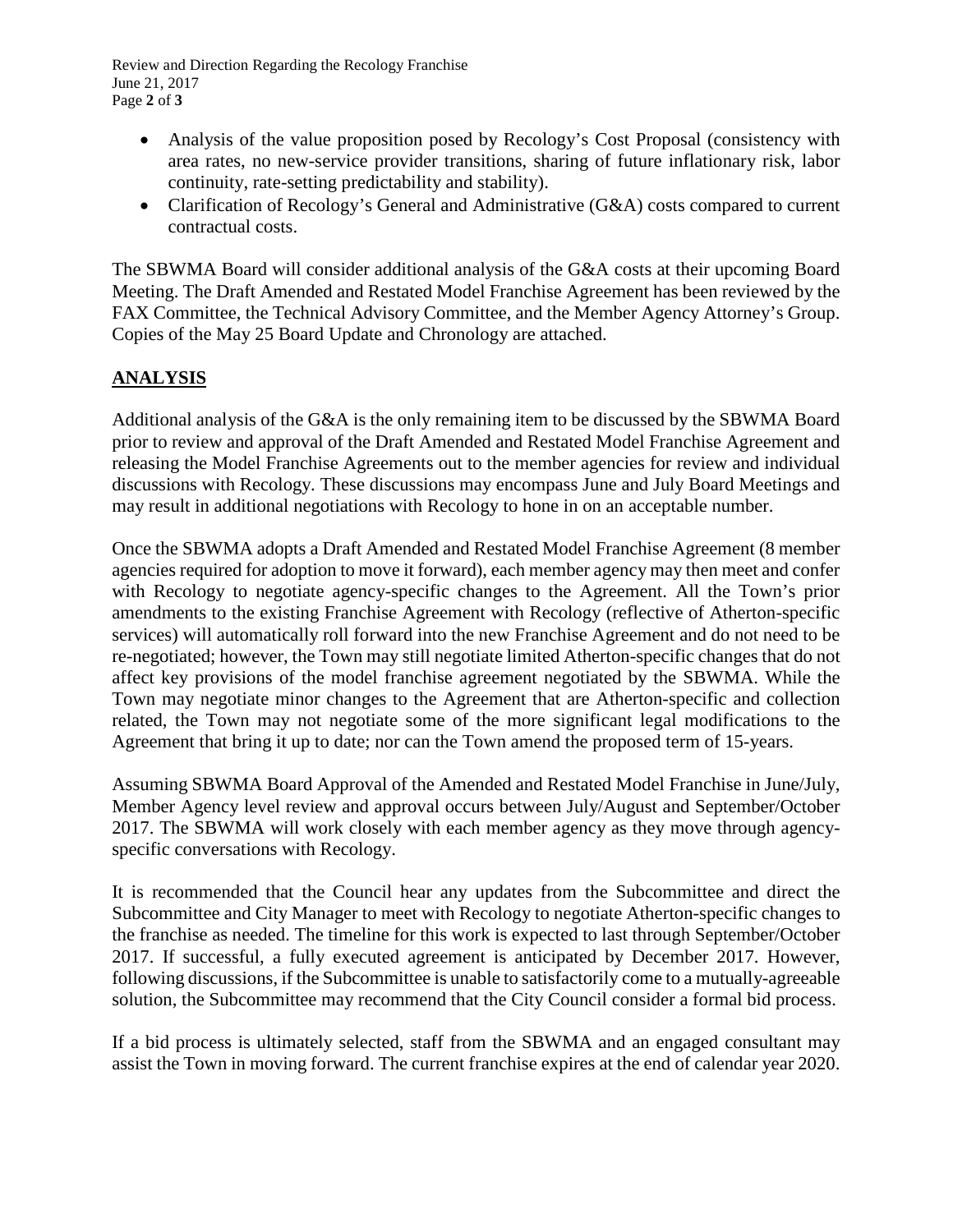Review and Direction Regarding the Recology Franchise June 21, 2017 Page **3** of **3**

# **POLICY FOCUS**

There are no significant policy issues related to this item at this time. Once a Draft Amended and Restated Franchise Agreement is approved by the SBWMA Board, the Council has the ability to negotiate agency-specific changes. If unsuccessful, the Council may opt to put collection services out to public bid. If successful, an Amended and Restated Franchise Agreement would be presented to the Council for review and approval.

## **FISCAL IMPACT**

None.

### **PUBLIC NOTICE**

Public notification was achieved by posting the agenda, with this agenda item being listed, at least 72 hours prior to the meeting in print and electronically. Information about the committee and commission vacancies was also disseminated via the Town's electronic News Flash and Atherton Online between March and June. There are approximately 1,300 subscribers to the Town's electronic News Flash publications. Subscribers include residents as well as stakeholders – to include, but be not limited to, media outlets, school districts, Menlo Park Fire District, service provides (water, power, and sewer), and regional elected officials.

### **ATTACHMENTS**

Attachment A - Franchise Negotiation Milestones Attachment B – Update to Proposed Model Franchise Agreement Activities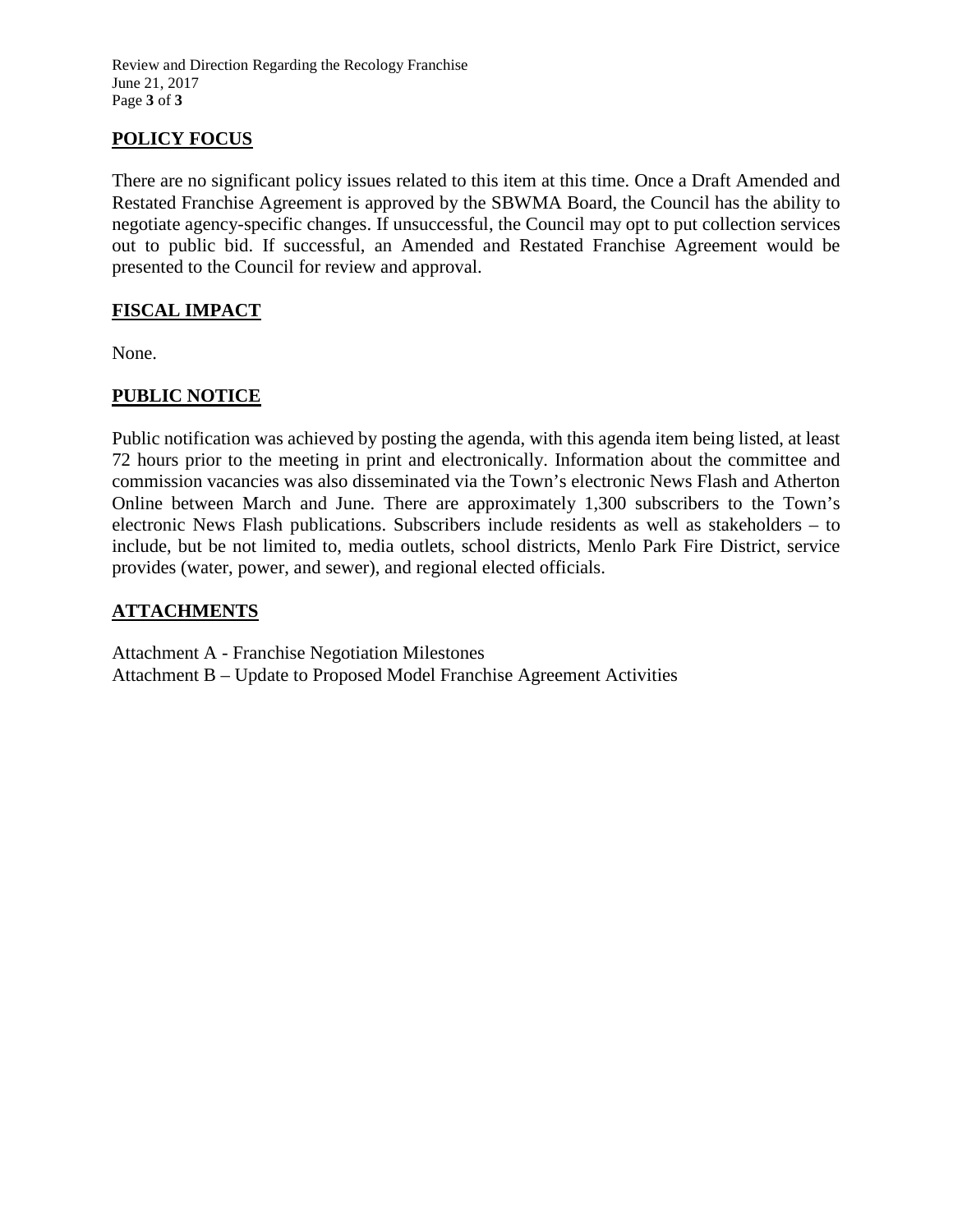| magnificant is indirected inegonation of refer inflectors calificate<br><b>Process Milestone</b> | <b>Date Completed</b>             | <b>Comments</b>                                                                                 |
|--------------------------------------------------------------------------------------------------|-----------------------------------|-------------------------------------------------------------------------------------------------|
|                                                                                                  | <b>PROCESS SET-UP</b>             |                                                                                                 |
|                                                                                                  |                                   |                                                                                                 |
| 1. SBWMA FAX Committee Formation                                                                 | SBWMA Board Mtg.<br>April 2016    | Authorized by Resolution #2016-21                                                               |
| 2. SBWMA Staff Distributes RFQ                                                                   | 11/1/16                           | *Two highly-qualified responses from R3                                                         |
| Soliciting lead negotiator and financial analytical<br>services                                  |                                   | <b>Consultants and HF&amp;H Consultants</b><br>* Board selects HF&H (Resolution #2016-44)       |
| 3. SBWMA Negotiation Team Formation                                                              | 12/14/16                          | Professional Services Contracts are now                                                         |
| * HF&H Consultants, Lead Negotiator                                                              |                                   | completed for all team members.                                                                 |
| * RJP Proto, SW Industry Technical Expert                                                        |                                   |                                                                                                 |
| * SCS Engineers, Staff augmentation<br>* ADCL, Legal support                                     |                                   |                                                                                                 |
| 4. Preliminary Meetings w/Recology                                                               | 11/2/16                           | Excellent briefing with Recology team of key                                                    |
|                                                                                                  | 11/3/16                           | operational issues of high importance to them.                                                  |
|                                                                                                  |                                   |                                                                                                 |
| 6. Recology Submits Franchise Agreement                                                          | 11/30/16                          | * Redline completed at SBWMA request.<br>*This doc provides an important starting point for     |
| Redlines for proposed new term                                                                   |                                   | our negotiation discussions.                                                                    |
|                                                                                                  |                                   |                                                                                                 |
| 10. Recology Cost Proposal /RFP                                                                  | 1/10/17                           | *Recology delivered comprehensive, 644-page                                                     |
|                                                                                                  |                                   | response document.<br>*HF&H Consultants currently reviewing submittal.                          |
|                                                                                                  | <b>MEMBER AGENCY INPUT</b>        |                                                                                                 |
|                                                                                                  |                                   |                                                                                                 |
| 8. Member Agency Input #1:                                                                       | 12/16/16                          | *Survey completed on 1/10/16.<br>*All 12 Member Agencies responded.                             |
| TO: Board Members; Alternates; City                                                              |                                   | * 23 total responses.                                                                           |
| <b>Managers</b>                                                                                  |                                   | *Survey Goal: Secure input to shape SBWMA's                                                     |
|                                                                                                  | 1/5/17                            | key negotiation points.<br>* Joint TAC/FAX meeting was held on 1/5.                             |
| 9. Member Agency Input #2:<br>TO: TAC + FAX members                                              |                                   | * 35 attendees; 11 of 12 MAs attended.                                                          |
|                                                                                                  |                                   | *Special Session goal: To solicit input from                                                    |
|                                                                                                  |                                   | TAC/FAX members (senior-level member agency<br>staff) to shape Agency's key negotiation points. |
|                                                                                                  |                                   |                                                                                                 |
| 11. Member Agency #3:                                                                            | Survey closed 2/1/17              | Survey sent to Member Agency's senior                                                           |
| <b>Future Growth Survey</b>                                                                      |                                   | Planners (through TAC members).                                                                 |
|                                                                                                  |                                   | Survey Goal: To identify growth factors through<br>2030 that may affect Recology's operations,  |
|                                                                                                  |                                   | productivity and costs.                                                                         |
|                                                                                                  | <b>NEGOTIATIONS PROCESS</b>       |                                                                                                 |
| 7. Negotiation Team Meetings                                                                     | 2016: 12/7                        | Frontline discussions on key language, costs and<br>negotiation points.                         |
| Joint Meetings w/SBWMA + Recology                                                                | 2017: 1/11; 1/23<br>$2/2$ ; $2/9$ |                                                                                                 |
|                                                                                                  | 3/20                              | Numerous conference calls and side meetings                                                     |
|                                                                                                  | $4/4$ ; $4/6$ ; $4/17$            | also occurred to address/resolve topic-specific<br>items, research and cost analysis            |
| 5. FAX Ad Hoc Committee Meetings                                                                 | 2016: 11/10; 12/7                 | <b>SBWMA's Negotiation Team provides in-depth</b>                                               |
| <b>Six Board-appointed FAX team members:</b>                                                     | 2017: 1/12; 1/24                  | report backs of key discussion items to FAX for                                                 |
| * Chair, Jim Porter, County of SM                                                                | $2/6$ ; $2/21$                    | feedback and direction.                                                                         |
| * Vice Chair, Melissa Stevenson-Diaz<br>* Larry Patterson, San Mateo                             | 3/8; 3/28                         |                                                                                                 |
| * Afshin Oskoui, Belmont (also TAC Chair)                                                        | 4/18                              | NOTE: Recology presented to FAX on 3/8.                                                         |

# **Attachment 1: Franchise Negotiations/**Project Milestone Summary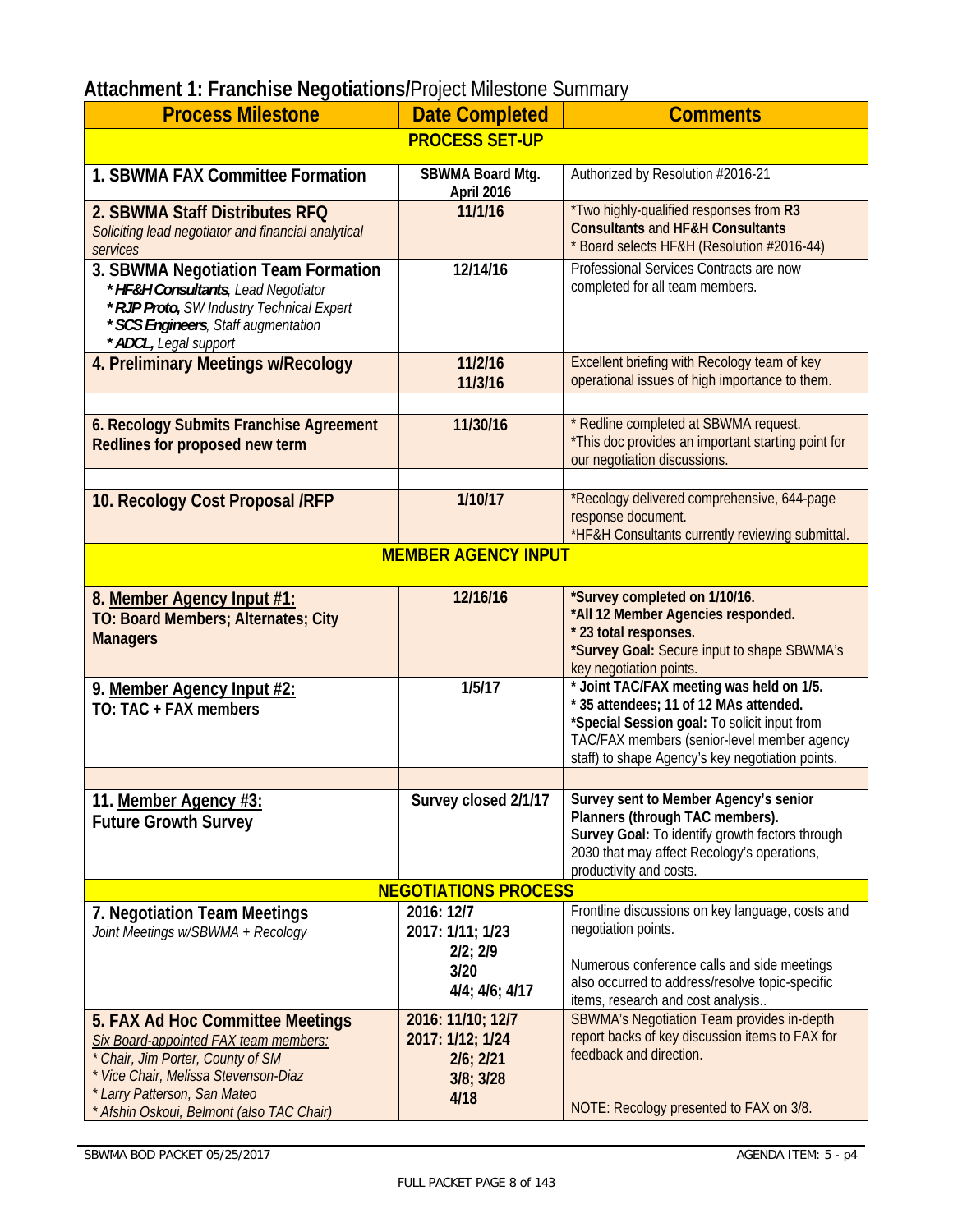| * Brenda Olwin, EPA                                                                                                                                                                                                                                                                                    |                                                  |                                                                                                                                                                                                                                                                                                                                                                                              |
|--------------------------------------------------------------------------------------------------------------------------------------------------------------------------------------------------------------------------------------------------------------------------------------------------------|--------------------------------------------------|----------------------------------------------------------------------------------------------------------------------------------------------------------------------------------------------------------------------------------------------------------------------------------------------------------------------------------------------------------------------------------------------|
| * Heather Abrams, Menlo Park<br><b>SBWMA Finance Committee Review</b>                                                                                                                                                                                                                                  | 2017: Cancelled                                  | Presentation cancelled.                                                                                                                                                                                                                                                                                                                                                                      |
| <b>SBWMA Technical Advisory Committee</b><br>$(TAC)$ :<br>NOTE: The SWBMA TAC is comprised of 12 senior<br>representatives, including one from each SBWMA<br>member agency. TAC members include: a City<br>Manager, Public Works Directors/staff, Finance<br>Directors and Environment Programs staff. | 2017: 4/13<br>5/3                                | Staff and Consulting team held a 1/2 day workshop<br>on May 3rd for member agency staff and interested<br>parties with a highly-detailed review of proposed<br>finances, key operational factors and contract<br>language modifications. Over 45 TAC members,<br>board members, stakeholders and Recology<br>managers attended.<br>NOTE: Recology presented to the joint TAC/FAX<br>on 4/13. |
| <b>SBWMA Board</b><br>Consisting of 12 representatives from each member<br>agency (elected officials)                                                                                                                                                                                                  | 2017: 4/27<br>5/25                               | 4/27: Informational Agenda Item-<br>Comprehensive presentation of FAX Committee<br>Report-Findings and Recommendations. Board<br>questions/ comments were noted and addressed<br>in final FAX Report to be presented for SBWMA                                                                                                                                                               |
|                                                                                                                                                                                                                                                                                                        | ****************************                     | Board consideration on 6/22.                                                                                                                                                                                                                                                                                                                                                                 |
| <b>SBWMA Member Agency FAX</b><br><b>Presentations to all Elected Bodies</b>                                                                                                                                                                                                                           | 2017: $5/1 - 5/22$<br>************************** | Staff presented FAX Committee Findings and<br>Recommendations to all 12 member agency<br>city councils, County Board of Supervisors,<br>and SBWMA City/County/District Managers.                                                                                                                                                                                                             |
| <b>SBWMA Board</b>                                                                                                                                                                                                                                                                                     |                                                  | In addition to the TAC workshop held on May<br>3rd, (cited above), two additional workshops<br>were held:<br>1. For Member Agency City Managers (5/11)<br>2. a second 1/2 day workshop was held specifically<br>for Member Agency Attorneys (5/16).                                                                                                                                          |
|                                                                                                                                                                                                                                                                                                        |                                                  | 5/25: Informational Update -<br>Report out on Member Agency presentations and<br>three workshops.                                                                                                                                                                                                                                                                                            |
|                                                                                                                                                                                                                                                                                                        |                                                  | 6/22: Action Item (Fallback date)-<br>FAX Committee Final Report-Findings and<br>Recommendations presented to SBWMA Board<br>for consideration.                                                                                                                                                                                                                                              |
|                                                                                                                                                                                                                                                                                                        |                                                  | Upon SBWMA Board's adoption of FAX Final<br>Report-Findings and Recommendation-<br>Part One of process concludes.                                                                                                                                                                                                                                                                            |

**Red** = New changes since last report.

**Blue** = Confirmed FAX work plan elements.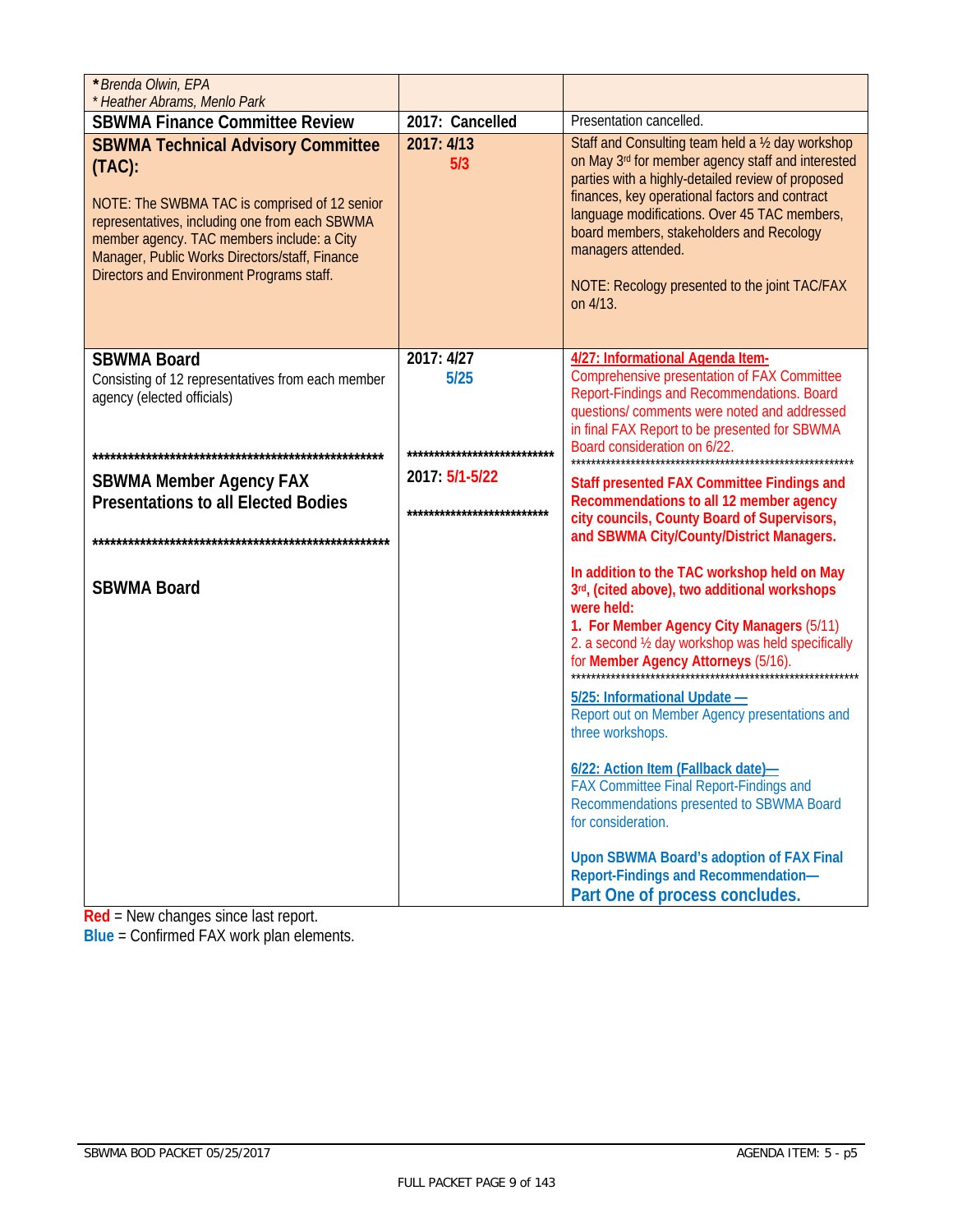



# **STAFF REPORT**

**To: SBWMA Board Members From: Joe La Mariana, SBWMA Executive Director Date: May 25, 2017 Board of Directors Meeting Subject: Update to Proposed Recology Model Franchise Agreement and Compensation Package Activities** 

### **Recommendation**

This staff report is for discussion purposes only and no formal action is requested at this time. Staff anticipates a proposed action item at the June Board meeting to accept the FAX Committee's Draft *Findings & Recommendations Report* and Amended and Restated Model Franchise Agreement.

### **Summary**

The SBWMA's Ad Hoc Franchise Agreement Extension (FAX) Committee, staff, and consultants have negotiated with Recology of San Mateo County (Recology) representatives since November 2016 to arrive at a mutually-agreeable, Amended and Restated Model Franchise Agreement and cost for Collection Service. The FAX Committee's Draft *Findings and Recommendations Report* and Redlined Model Franchise Agreement were presented and discussed at the April 28, 2017 SBWMA Board of Directors meeting. Key topics were raised by Board Members pertaining to the Recology's cost proposal included:

- Information regarding the relative financial benefits of a 10-year vs.15-year term.
- Requests for more information to evaluate value proposition posed by Recology's Collection Services cost proposal for rate payers.
- Clarification of Recology's proposed increase in general and administrative (G&A) costs compared to the costs of the current Agreement. These costs currently represent 16% of Recology's 2021 cost proposal, or \$10,465,605.

Between May 1<sup>st</sup> and May 23<sup>rd</sup>, SBWMA staff has conducted numerous informational presentations at Council meetings of all 12 Member Agency's (60+ elected officials) and at workshops (see listing below) to provide a much deeper dive into the proposed financial and contractual terms. It should be noted that Recology's senior management attended and actively participated in the Technical Advisory Committee (TAC) and the City Attorney meetings and many SBWMA Board members also attended these two meetings. More details are provided in the Analysis section of this report.

- The SBWMA's 12 TAC members and agency solid waste staff (May 3rd)
- The SBWMA's 12 City Managers (May 11<sup>th</sup>)
- The SBWMA's 12 City Attorneys (May  $16<sup>th</sup>$ )

### **Next Steps**

• Providing an update to SBWMA Board at the May meeting regarding the remaining process, outstanding negotiation points and/or other issues identified.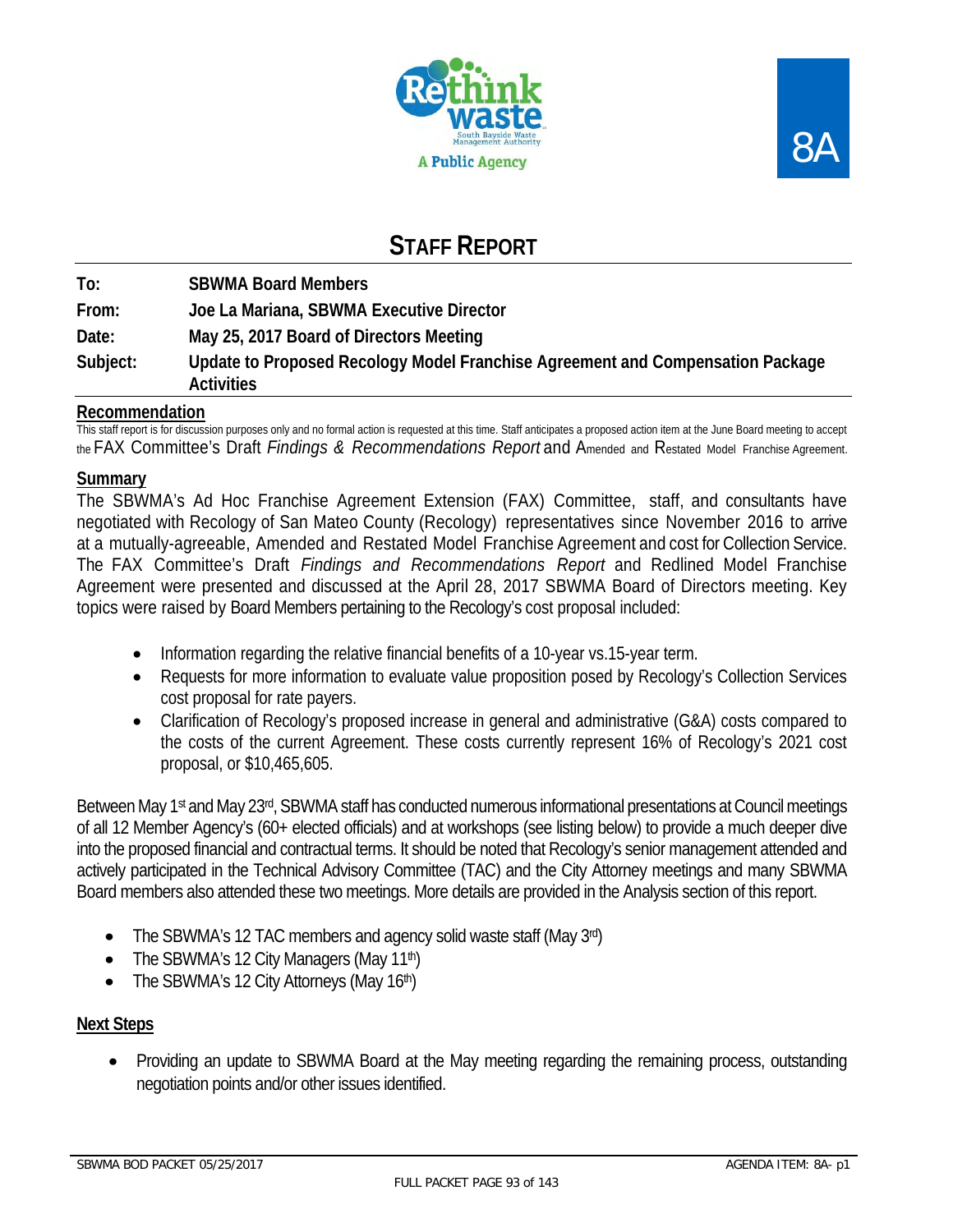- Finalize negotiations with Recology on the Amended & Restated Model Franchise Agreement and Cost of Services proposal to be presented to the SBWMA Board at their June 22<sup>nd</sup> meeting as an action item. (Note: With SBWMA Board approval, the initial contract and change order #1 for HF&H Consultants work will be completed).
- Obtain final legal comments on the Restated & Amended Model Franchise Agreement from all 12 Member Agency's attorneys by June 9<sup>th</sup>. Address and incorporate any issues raised regarding the remaining process, outstanding negotiation points and franchise agreement language.
- Work closely with each Member Agency to obtain "Approval" of the SBWMA findings at their respective council meetings. Assuming SBWMA Board approval on June 22<sup>nd</sup>, Member Agency level approval will occur between July - September 2017.
- Staff and consultants will work closely with each Member Agency to support their negotiations and approval of the 12 individual Franchise Agreements before the end of 2017. (Note: A new change order for HF&H Consultants will be need to support the individual Member Agency negotiations. It is anticipated this these consulting support would be billed back to each Member Agency as an adjustment during the annual Contractor's Compensation Adjustment Application process).

### **Analysis**

Staff was tasked to negotiate a restated and amended Model Franchise Agreement and cost for services with Recology. During these negotiations, SBWMA staff worked with the FAX committee, consultants and Recology during numerous meetings to develop an Amended & Restated Model Franchise Agreement for collection services for the SBWMA service area.

As part of the SBWMA Board April 28 Board meeting, the FAX Committee's Draft *Findings and Recommendations Report* and Redlined Model Franchise Agreement were provided for discussion and contained the most recent outcome of the negotiation process. There was discussion during the meeting surrounding the proposed term and compensation proposed in the new agreement with Recology. Details on the term and compensation are as follows:

- **Term:** Recology has proposed the option of a 10-year or a 15-year term. After considering the financial benefits of spreading the depreciation cost for a new collection fleet, the FAX committee is recommending a 15-year term. At the end of the current contract, Recology's \$36.3 million collection fleet will be fully depreciated, however, the company has indicated that it can continue to use the vehicles for 2-3 additional years. By agreeing to a 15-year term, and combining the use of the current and new vehicle for a longer term, the Member Agencies will benefit from an ~\$1.7 million per year (3.4%) reduction in depreciation and interest expense when compared to the 10-year option.
- **Compensation**: The FAX committee is recommending an agreement with a 2021 Base Contractor's Compensation of \$65,330,616, which assumes a 15-year term and the inclusion of depreciation expense for the replacement collection vehicles in rate year 2020 of the Current Agreement. Based on these assumptions, the Base Contractor's Compensation will:
	- Increase 2.4% from 2019 to 2020 (instead of a  $-7\%$  reduction built into the current Agreement).
	- Increase  $10.2\%$  from 2020 to 2021.
	- Adjusts annually, thereafter, per changes in industry indices and service levels changes (capped at 5% increase/year).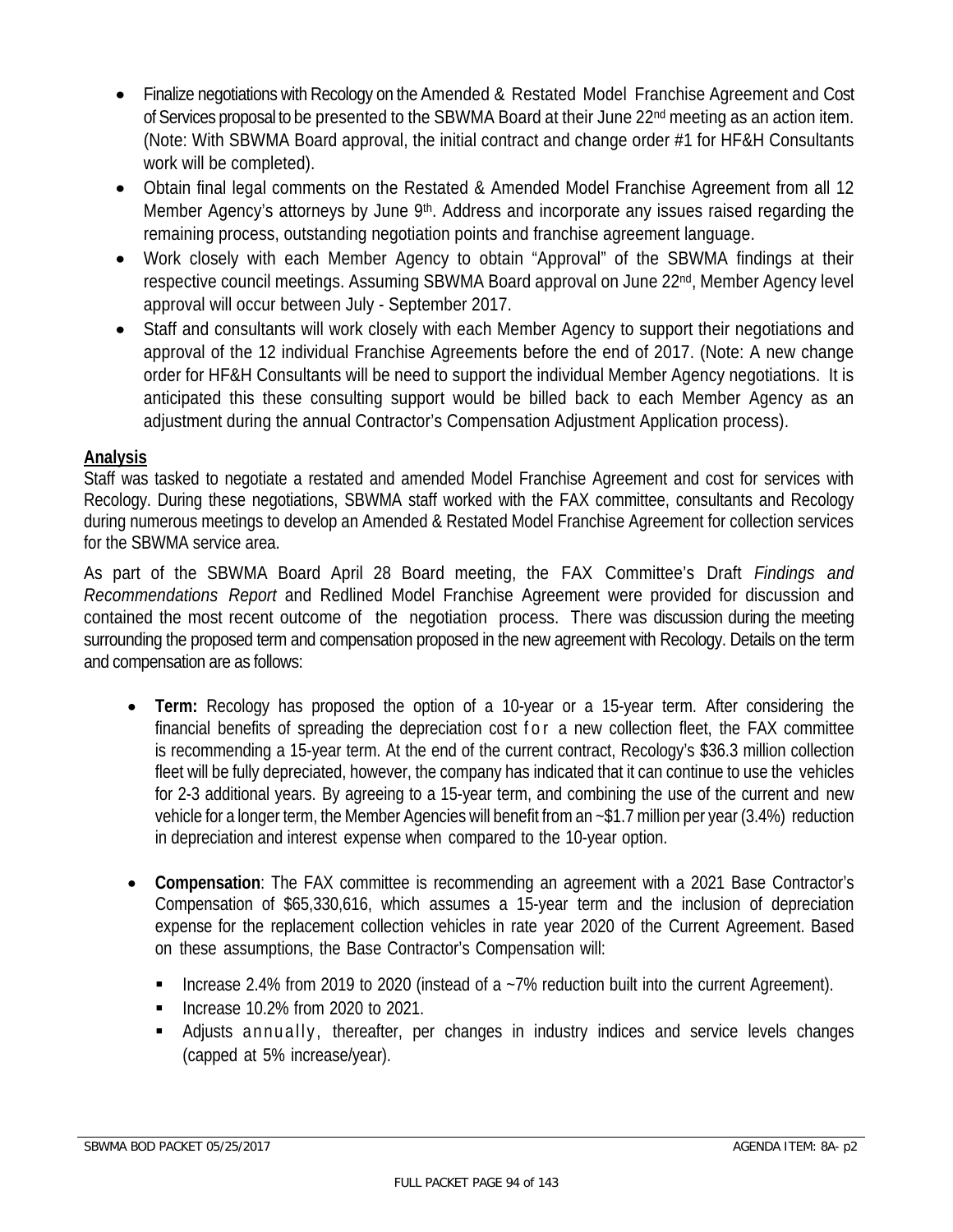### **Compensation**

- Details on the "meet and confer" provision should have ranges for time and costs included in the agreement so that there cannot be big swings (concerned about change orders).
- Information requested on specifics to how the cost savings from extending the truck fleet are realized as savings.
- Concern about the term "true up", what is included and how / when a true up occurs.
- Request to ensure the residents will not be charged again for their carts.
- Multiple concerns were raised on Recology's increase in G&A costs.
- Concern was expressed about the decision to Sole Source a contract worth \$1B.
- Information requested on Member Agency obligations for going out to bid and if the SBWMA has the \$2-3 Million in costs to go out to bid.
- Details requested to confirm Recology's profit margin is actually 9.5%.
- Suggestion to confirm there is an exit provision in the agreement for non-performance.

# **Services**

- Concern that the waste characterization audits are being discontinued, and question on what the current contamination rate is and its impact on selling commodities.
- Franchise Agreement, Section 7.13 needs to be expanded to include Member Agency's in addition to SBWMA.
- Request to understand whether the cap on Bulky Item Collection (BIC) was at the Member Agency level or SBWMA wide, how a Member Agency would know when they are at the BIC limit, and how to plan when getting close to maximum.
- Question on how rates get communicated to the residents, and to make sure that there was coordination between the City, contractor and the SBWMA on rate impacts and process.
- 1. **Member Agency Workshops:** As previously noted, three workshops were held for Member Agency Staff, Attorneys, City Managers and SBWMA Board Members, to provide much greater detail on the outlined changes to the Model Franchise Agreement and cost for services with Recology. The following outlines the general comments provided:
	- Discussion on Bulky Item Collection and Abandoned Waste requesting the SBWMA to be notified and in-turn notify the Member Agencies.
	- Concern that all trucks are depreciated by the end of the current Recology contract, and Member Agencies feel depreciation in 2021 should be zero until Recology starts purchasing trucks.
	- A request for the negotiation team to put together more information and comparison on G&A costs including other large hauling companies.
	- Concern was raised over a 15-year duration for this contract and if this is normal. A request was made to understand how many 15-year contracts are currently in place.

# **Background**

The Franchise Agreement for Collection Services for Garbage, Recycling and Organic Materials with Recology expires on December 31, 2020. SBWMA member agencies are currently in the seventh year of a ten-year Franchise Agreement for Collection Services for Garbage, Recycling and Organic Materials with Recology. During this time, feedback provided by Board Members, Member Agency staff, and community members surveyed, has consistently established that Recology has provided a high-level of professional competency during the execution of their operations throughout this period, in addition to the intense three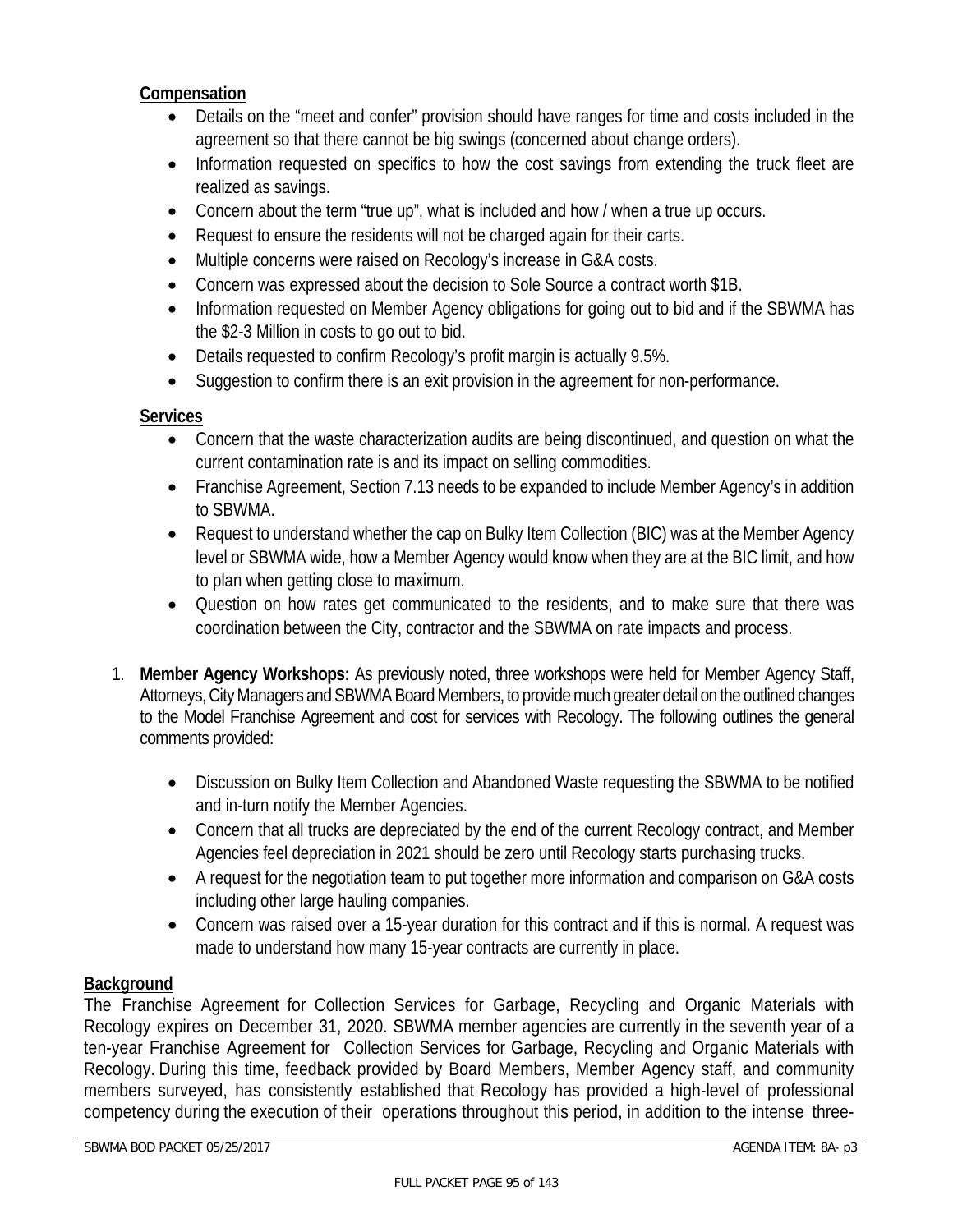year pre-service rollout period.

The SBWMA Board of Directors approved the Final Plan and Recommended Process for Supporting Member Agencies with Negotiating a Potential Franchise Agreement Extension with Recology (Plan) on April 28, 2016, which recommended a schedule that, if adhered to, was intended to result in negotiating amendments to each member agency's existing Franchise Agreements with Recology by the end of 2016. The timeline for this plan was adjusted to allow the new Executive Director time to address other urgent contractual matters, to establish a new timeline, and to initiate the Recology negotiation meetings, the FAX committee meetings, and all internal SBWMA staff meetings that were necessary for moving the negotiation process forward.

At the SBWMA Board of Directors' (Board) direction, the FAX committee, Staff and consultants have worked closely with Recology since November 2016 holding a special TAC meeting in January and April, ten FAX committee meetings, seven negotiation sessions with Recology (several phone meetings were also held between Recology, HFH Consultants and SBWMA staff) and two additional all-day negotiations sessions to finalize negotiations. During the last six months of the negotiation process, the FAX committee, SBWMA staff and consultants have worked closely with Recology to define the cost for services, the rate setting methodology, and an amended and restated Franchise Agreement.

As part of the SBWMA Board of Directors April 28, 2017 meeting packet, the FAX Committee's Draft Findings and Recommendations Report and Redlined Model Franchise Agreement were provided for discussion and contained the most recent outcome of the negotiation process. Because several negotiation points were still being finalized, detailed financial worksheets were not presented, however there was significant discussion during the meeting surrounding the current term and compensation package for services with Recology.

The final goal of the process is to have the SBWMA Board of Directors approve these documents and for the SBMWA staff to assist to each member agency to coordinate with Recology to finalize the contract language, specific scope of services and the pricing of additional services for their respective agency by December 31, 2017. A RFP process to solicit a new collection services provider will be initiated if less than eight of our 12 member agencies are not formerly in contract with Recology by December 31, 2017.

The negotiated deal to be considered by the Board provides:

- **Consistency with all existing solid waste, recycling and organics services.**
- **No new-service provider transition pitfalls** (i.e., container switch-out, customer service center setup & billing setup, driver route training, hard-rollout a new truck fleet, developing a new rate setting process, and end-of-contract buyouts (e.g. Allied Waste's exit)
- **Rate-setting stability/predictability**-after an initial rate true-up, rate increases are tied to indexes.
- **SBWMA rates will continue to be in-line** with Bay Area communities.
- **Continued cost savings from collection efficiencies** gained by Recology's years of experience.
- **Sharing of future inflation risk by Recology in their 2021 Cost Proposal.**
- **Savings of an estimated \$2-3 million** in avoided RFP and contractor-transition costs.
- Labor continuity by continuing with a known company and management team.

### **Fiscal Impact**

There is no direct impact to the SBWMA's FY 17-18 operating budget as all collection system costs are recovered by those ratepayers who directly utilize these services.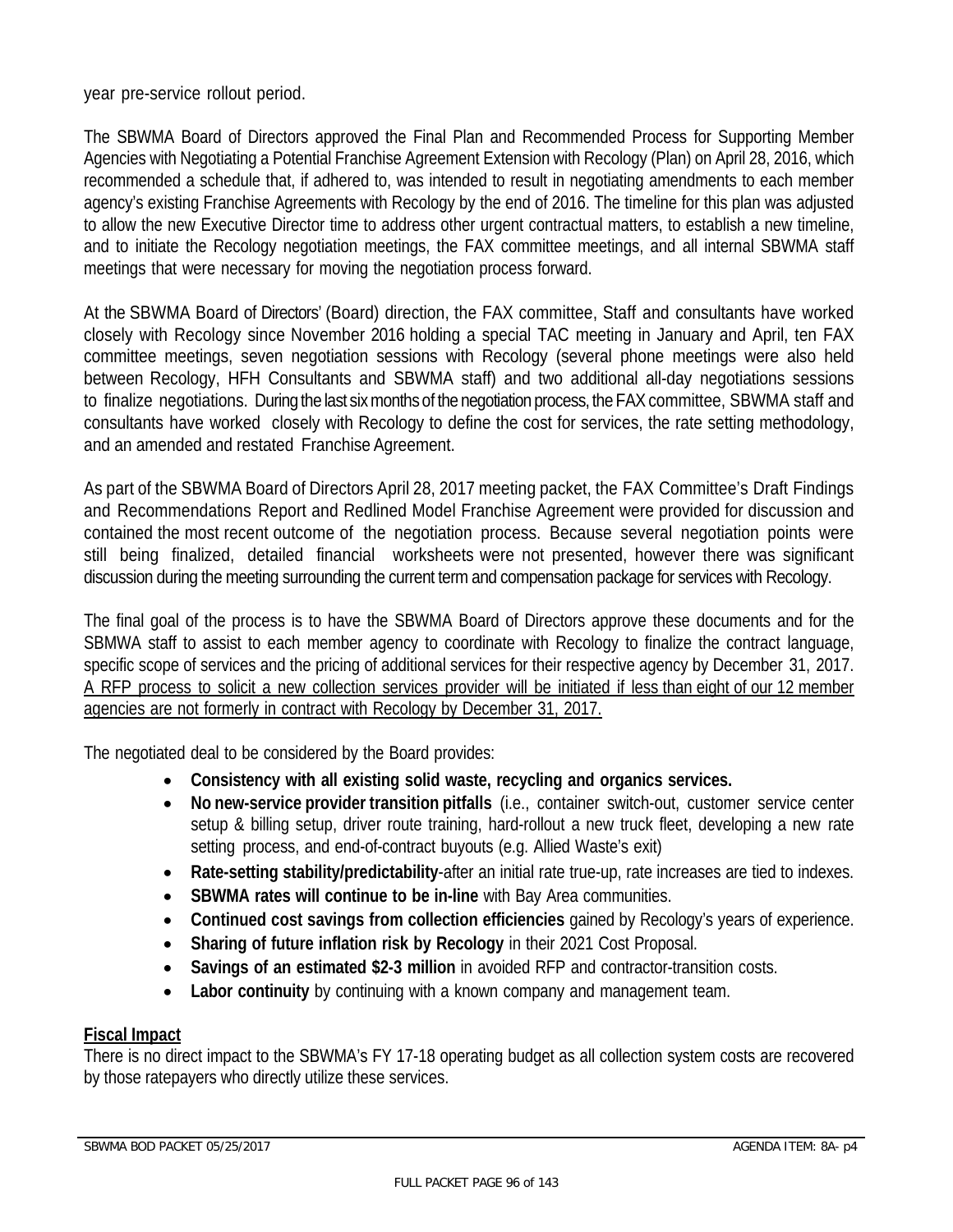Important notes: The proposed SBWMA FY 17-18 Operating Budget has \$450,000 designated to fund a public procurement process (aka "Request for Proposals", or "RFP") if terms, conditions and pricing cannot be satisfactorily reached between the Agency and Recology for collection services after December 31, 2017. If an RFP process initiated, and those costs exceed this budgeted amount, Staff recommends funding the difference from Agency Reserves. If agreement is successfully met, the designated \$450,000 will default into the SBWMA Capital Reserves account.

### *Attachments:*

A: SBWMA City Council Meeting Calendar